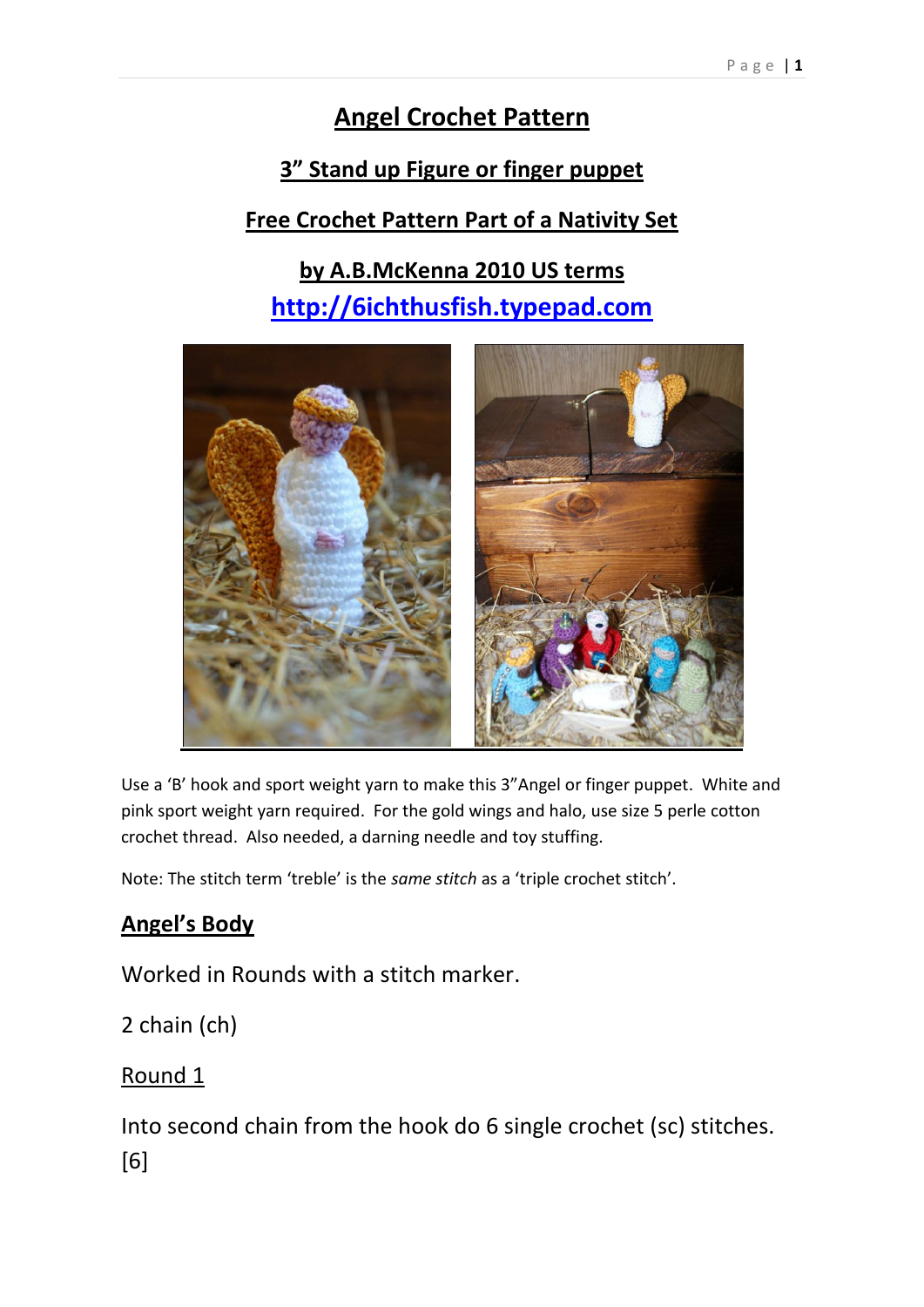### Round 2

2 sc into the first stitch, (1 sc, 1 hdc) into next stitch, 2 hdc in next stitch,  $(1 hdc, 1 sc)$  in next stitch,  $(2 sc into next stretch) x2$  [12]

# Round 3

12 sc [12]

#### Round 4

12 sc [12]

Round 5

( 2 sc, then 2 sc into next stitch)  $x3$  then do 3 sc. [15]

Round 6

15 sc [15]

Round 7

15 sc [15]

Round 8

1 chain, 15 double crochet (dc) [15]

Round 9

Sc into chain stitch from row below then 15 more sc. [16]

#### Rounds 10 to 15

16 sc, 1 ss. Cast off and weave in end.

#### **Angel's Head**

Worked in Rounds with a stitch marker.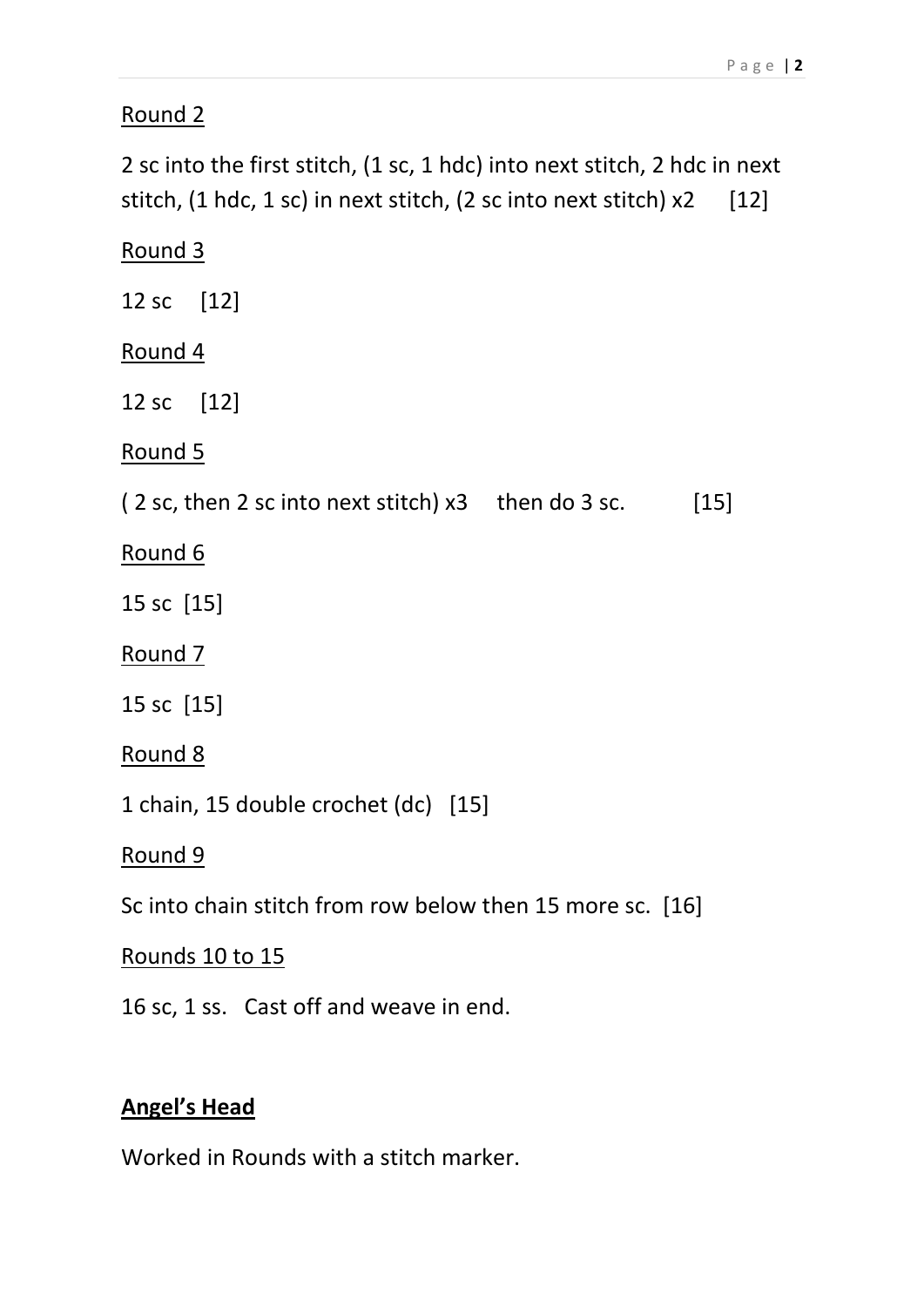2 ch.

### Round 1

Into second chain from the hook do 5 sc [5]

Round 2

2 sc into each stitch below [10]

Round 3

(1 sc, 2 sc into next stitch)  $\times$  5 [15]

Round 4

(1 sc, sc 2 together)  $\times$  5 [10]

Round 5

10 sc. Stuff the head now.

#### Round 6

(1 sc, sc 2 together)  $x$  3 then 1 sc, 1 slip stitch (ss) [7] Cast off leaving yarn to sew up.

# **Angel's Arms make 2.**

12 chain

#### Row 1

Begin in second chain from the hook, do 8 sc. Cast off leaving yarn to sew up.

# **Base of Angel figure (NOT needed for finger puppet)**

Worked in Rounds with a stitch marker.

2 chain (ch)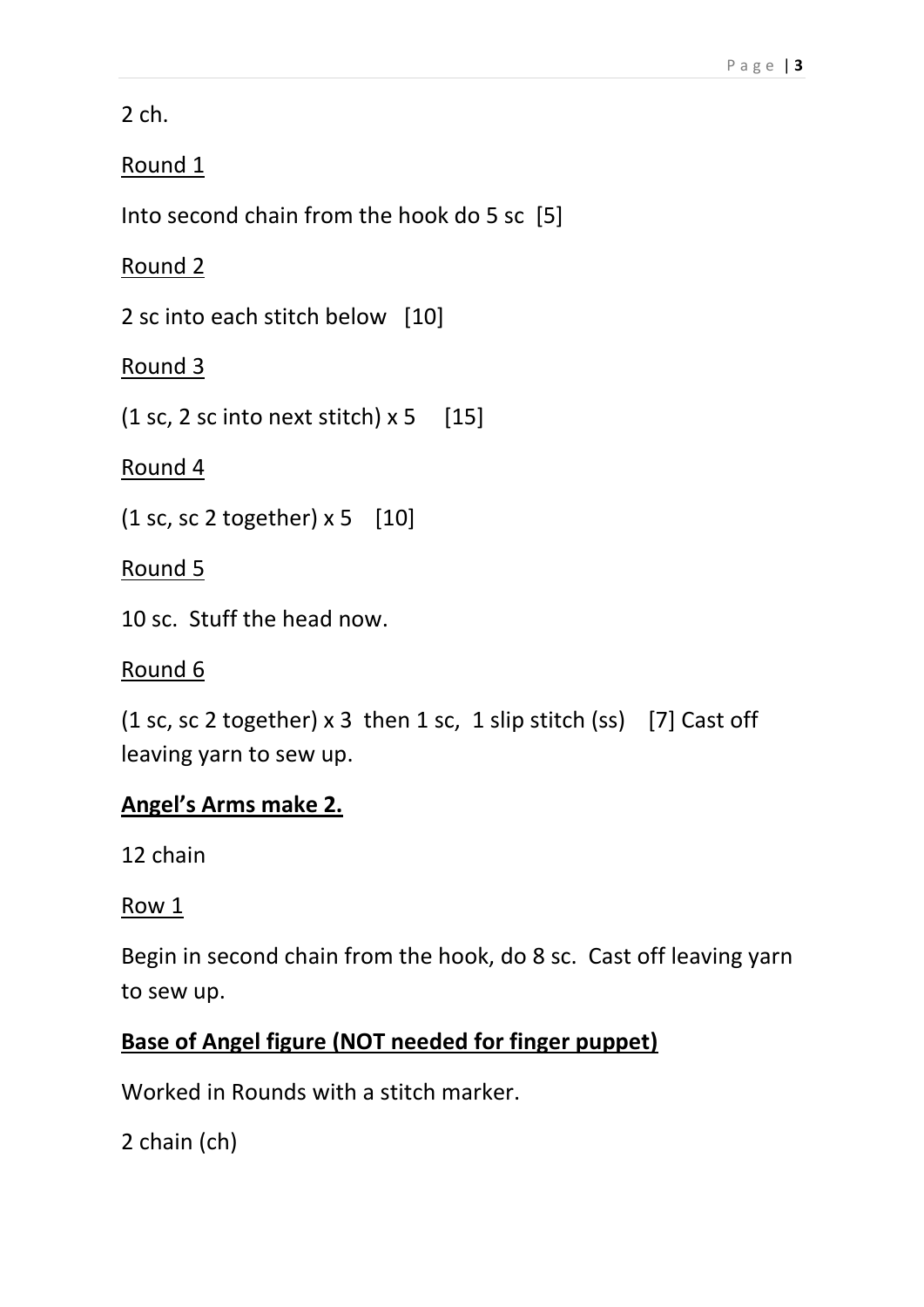# Round 1

Into second chain from the hook do 6 single crochet (sc) stitches. [6]

# Round 2

2 hdc into each stitch below [12] 1 ss. Cast off leaving a length of yarn for sewing up.

# **Angel Wings (make 2).**



Worked in Rows with one **TURN**.

17 chain

#### Row 1

Begin in second chain from the hook, do 2 sc, 3 hdc, 8 dc, 2 trebles (tr), then in the final chain of row below, do 9 tr. **DO NOT TURN but carry on along the wing towards the tip.** Do 2 tr, 3 dc, 2 tr, 1 chain. **TURN**